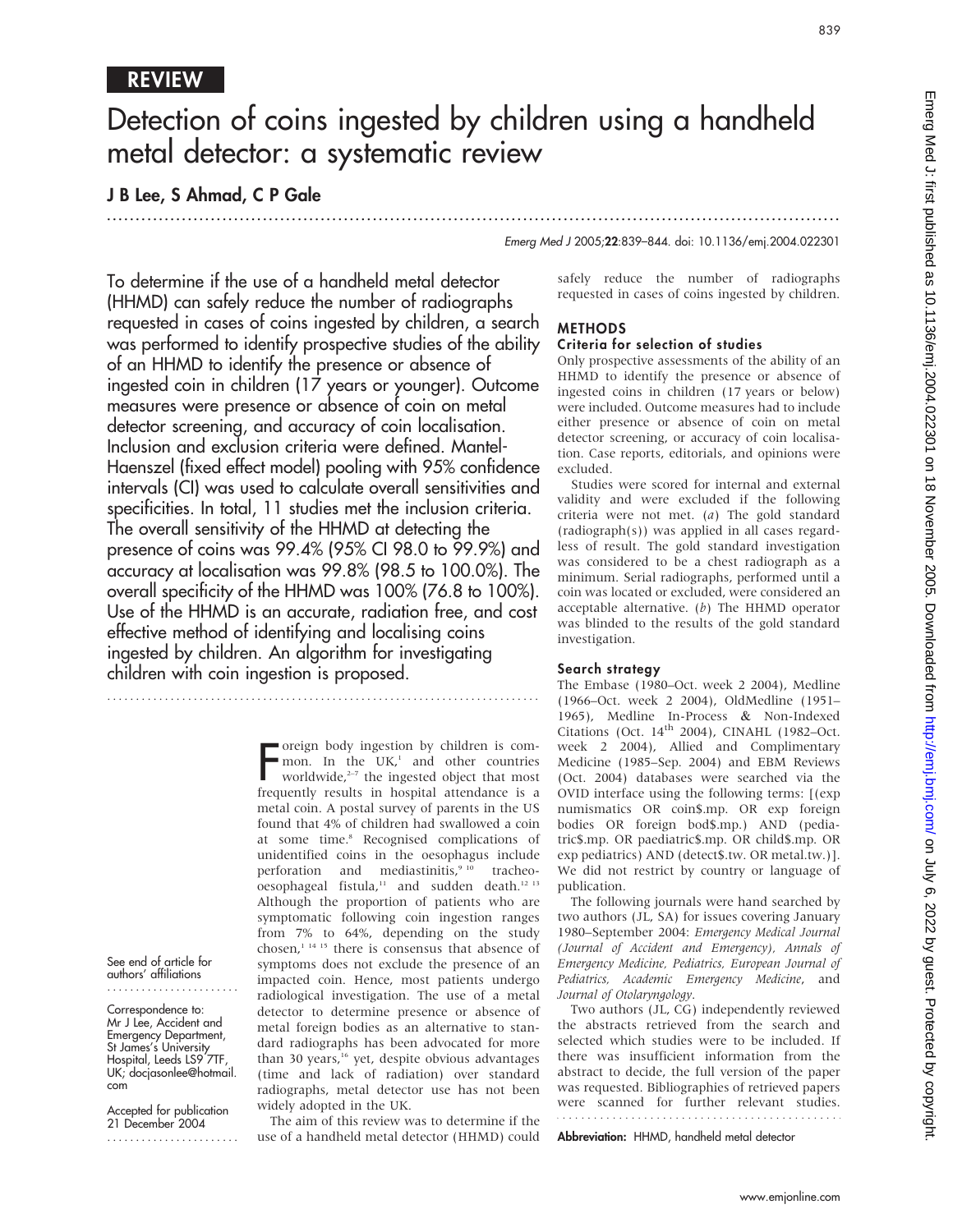| Author, date<br>and country           | Patient group                                                                                                                                                                                           | Study type | Reference standard                                                                    | <b>Outcome measures</b>                                                                                     | <b>Comments</b>                                                                                                                                                                                                                                                   |
|---------------------------------------|---------------------------------------------------------------------------------------------------------------------------------------------------------------------------------------------------------|------------|---------------------------------------------------------------------------------------|-------------------------------------------------------------------------------------------------------------|-------------------------------------------------------------------------------------------------------------------------------------------------------------------------------------------------------------------------------------------------------------------|
| Muensterer OJ et al,<br>2004, Germany | 65 consecutive children<br>presenting to an ED over<br>20 months with suspected or<br>witnessed MFB ingestion                                                                                           | Diagnostic | Serial radiographs<br>$+/-$ neck)                                                     | Presence or absence of MFB<br>(abdomen $+/-$ chest on scan. MFB localisation to<br>chest or abdomen         | Uzman Tracker IV® model.<br>Coins present in 25 patients. 2<br>false positives                                                                                                                                                                                    |
| Schalamon J et al,<br>2004, Austria   | 53 consecutive children<br>presenting to an ED with<br>suspected MFB ingestion                                                                                                                          | Diagnostic | Chest radiograph                                                                      | on scan. MFB localisation to<br>chest or abdomen.                                                           | Presence or absence of MFB MV9 Proxxon model®. Coins<br>present in 34 patients                                                                                                                                                                                    |
| Younger R et al,<br>2001, US          | 26 children referred from EDs<br>with radiologically proven<br>oesophageal coins (at least 6<br>hours earlier)                                                                                          | Diagnostic | Repeat radiographs<br>of chest and<br>abdomen                                         | MFB localisation to chest or<br>abdomen                                                                     | Garrett Super-Scanner <sup>®</sup> model.<br>1 patient refused 2nd<br>radiograph and was excluded<br>from the study. Coins present in<br>25 patients.                                                                                                             |
| Gooden E et al,<br>2000, Canada       | 10 children presenting to an ED Diagnostic<br>with suspected foreign body<br>ingestion, or transferred from<br>another centre                                                                           |            | Repeat radiographs<br>of chest, neck, and<br>abdomen                                  | MFB localisation to chest or<br>abdomen                                                                     | Heiman MHG model.®<br>Investigators were not blinded to<br>radiographs of transferred<br>patients. Coins present in 9<br>patients                                                                                                                                 |
| Bassett KE et al,<br>1999, US         | 62 consecutive children<br>presenting to an ED with<br>suspected coin ingestion, and<br>29 children referred with<br>radiographically proven<br>oesophageal coin (at time of<br>referral)               | Diagnostic | Serial radiographs<br>$+/-$ neck)                                                     | Presence or absence of coin<br>$($ chest + $/$ - abdomen on scan. Coin localisation to<br>chest or abdomen. | Garrett Super-Scanner model.<br>Operators received <1 min of<br>training. Coins present in 54 of<br>the patients presenting directly<br>to the ED. 1 coin not identified in<br>the oesophagus. 1 oesophageal<br>coin incorrectly localised to the<br>stomach area |
| Doraiswamy NV et al,<br>1999, UK      | 231 children presenting to an<br>ED with suspected MFB ingestion                                                                                                                                        | Diagnostic | Chest radiograph                                                                      | Presence or absence of MFB<br>on scan. MFB localisation to<br>chest or abdomen.                             | Adams AD 18 <sup>®</sup> model. Coins<br>present in 146 patients. 8 false<br>positives.                                                                                                                                                                           |
| Seikel K et al,<br>1999, US           | 176 consecutive children<br>presenting to 2 children's<br>hospitals with suspected MFB<br>ingestion examined by<br>"inexperienced" scanners, 140<br>of whom were also seen by<br>"experienced" scanners | Diagnostic | Chest radiograph                                                                      | Presence or absence of MFB<br>on scan. MFB localisation to<br>chest or abdomen                              | Garrett Super-Scanner <sup>®</sup> model.<br>Coins present in 60 patients. 6<br>false positives. MFBs were only<br>missed in the inexperienced<br>group                                                                                                           |
| Tidey B et al,<br>1996, UK            | 20 children presenting to an ED Diagnostic<br>with suspected foreign body<br>ingestion                                                                                                                  |            | Serial radiographs<br>$+/-$ neck)                                                     | (chest $+/-$ abdomen on scan. MFB localisation to present in 8 patients.<br>chest or abdomen                | Presence or absence of MFB Adams AD 15 <sup>®</sup> model. Coins                                                                                                                                                                                                  |
| Sachetti A et al,<br>1994, US         | 23 children presenting to an ED Diagnostic<br>with suspected MFB ingestion                                                                                                                              |            | Chest radiograph                                                                      | Presence or absence of MFB<br>on scan. MFB localisation to<br>chest or abdomen                              | Garrett Super-Scanner and<br>Enforcer G2 <sup>®</sup> model. Coins<br>present in 6 patients.                                                                                                                                                                      |
| Biehler JL et al,<br>1993, US         | 19 consecutive children<br>presenting to an ED with<br>suspected coin ingestion and 11<br>children referred with proven<br>oesophageal coin                                                             | Diagnostic | Serial radiographs<br>$($ chest + $/$ - abdomen<br>$+/-$ neck $+/-$<br>lateral chest) | Presence or absence of coin<br>on scan. Coin localisation to<br>chest or abdomen.                           | Backpacker-2 TR® model. Coins<br>present in 27 patients. Areas<br>used to document localisation<br>were: above clavicles,<br>substernal, or abdominal                                                                                                             |
| Ros S et al,<br>1992, US              | 14 consecutive children<br>presenting to an ED with<br>suspected coin ingestion                                                                                                                         | Diagnostic | Chest and<br>abdominal<br>radiographs.                                                | Presence or absence of coin<br>on scan. Coin localisation to<br>chest or abdomen                            | Garrett Super-Scanner <sup>®</sup> model.<br>Coins present in 11 patients. 1<br>coin in the rectum not identified.<br>Only the anterior neck, chest,<br>and abdomen were scanned                                                                                  |

Finally, experts in paediatric medicine, paediatric surgery, radiology, emergency medicine, and otolaryngology were contacted to identify further papers or unpublished data. In the event of disagreement the decision of a third author (SA) was final.

#### Search results and study quality

The search strategy employed retrieved 1039 citations, of which 12 articles met the criteria for the review. Agreement was total between authors for the 12 studies chosen for inclusion. The quality of included studies was good but this could only be concluded after contact with the authors for six studies, because of inadequate reporting of methodology. All studies were prospective, blinded, and used an appropriate reference test. The study characteristics have been tabulated (table 1).

#### Data extraction and analysis

Data was independently extracted from the papers by two authors (JL, SA) and doubly entered into Meta-DiSc software (version 1.1.1). Where studies included all types of ingested metal foreign body, only the subset data for coins was used to calculate sensitivity at coin identification, and accuracy of localisation. Only data from studies purely investigating ingested coins was used to calculate specificities. Where studies included patients referred from secondary centres with radiologically proven oesophageal coins, those patients were excluded from the analysis of ability to identify coin presence, but were still included in analysis of accuracy of coin localisation (provided this was confirmed on a second radiograph) as coins could have moved en route. Only data from doctor or radiographer operators, with prior instruction on how to use the HHMD, however brief, was used in the pooled analysis. If studies localising coins used a variety of descriptions of location areas, the areas were dichotomised into abdominal (below the xiphisternum) or non-abdominal (xiphisternum or above).

The authors of one study, Arena et al,<sup>17</sup> reported a 100% sensitivity and specificity using the HHMD on 28 children but could not be contacted. Owing to the inadequate reporting of type of metal objects ingested, data for coins alone could not be extracted, and this paper was excluded. Nine studies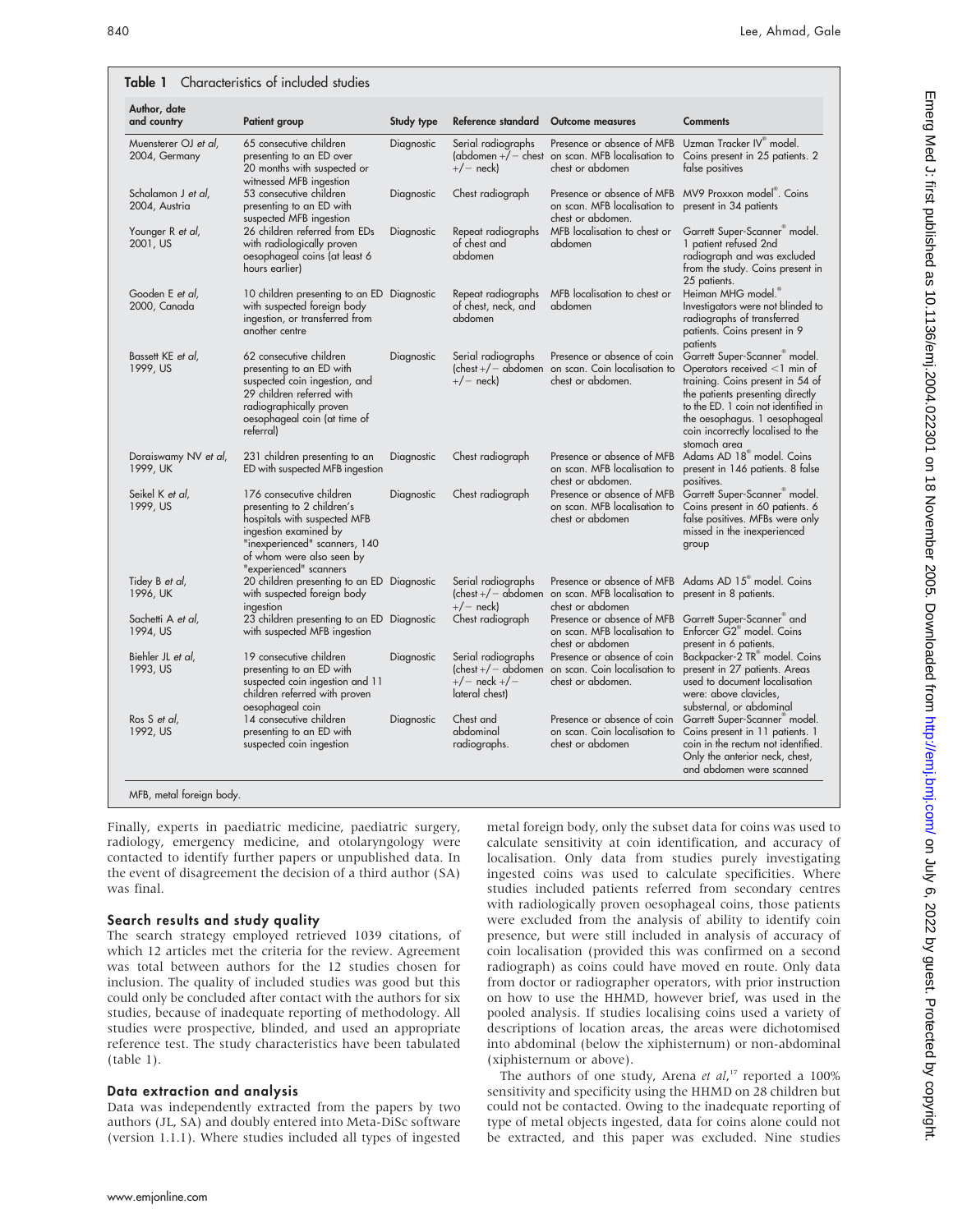remained for analysis of the ability of the HHMD ability to identify coins, and 11 studies remained for the analysis of its ability to localise coins (table 2). Mantel-Haenszel (fixed effect model) pooling with 95% confidence intervals was used to calculate sensitivities and specificities (fig 1). Handling of zeros was performed by adding 0.5 to zero cell studies. The  $\chi^2$ test was performed to assess study heterogeneity. Predictive values, likelihood ratios, and diagnostic odds ratios are not useful in this clinical setting and were therefore not calculated.

## RESULTS

The included studies showed no evidence of heterogeneity for sensitivity ( $\chi^2 = 8.0$ , p = 0.43) or specificity ( $\chi^2 = 0$ , p = 1.0). The overall sensitivity of the HHMD at detecting the presence of coins was 99.4% (95% confidence interval (CI) 98.0 to 99.9%) and accuracy at localisation was 99.8% (98.5 to 100.0%). The overall specificity of the HHMD was 100% (76.8 to 100%).

## **DISCUSSION**

Most metal detectors work on the basis that metal objects cause a disturbance in an electromagnetic field, passing between a transmitter and receiver, triggering an audiovisual signal. When attempting to identify an ingested metal foreign body with an HHMD, false positive results may be caused by metal implants and wires remaining in situ following thoracic surgery, nearby wall fixtures, trolleys, patient or parental jewellery, metal clasps, zips, buttons, or belt buckles. Ideally, for the scan, a child should wear a gown, and should stand or be held away from walls. The majority of studies identifying ingested metal foreign bodies have effectively employed techniques of vertically scanning the chest from chin to xiphoid, horizontally across the abdomen, and horizontally down the back.

Of the 11 studies included in our final analysis, $18-28$  some are worthy of further scrutiny because they serve to highlight potential limitations of the ability of the HHMD to detect metal foreign bodies. Schalamon et al<sup>19</sup> correctly identified all 32 coins ingested by children in their study, using an HHMD. However, 8 of 15 non-coin metal foreign bodies were not identified, including two button batteries and a needle. Similar difficulties have been reported by other investigators,<sup>18,26</sup> and the message appears clear that HHMDs may not be reliable at excluding the presence of metal foreign bodies other than coins. The study of Basset et  $al^{22}$  correctly identified 53 of 54 coins but missed one oesophageal coin



**Figure 1** Sensitivity graph of HHMD at identifiying coins ingested by children from included studies.

in a 9 year old child weighing 64 kg. The coin could not be identified with the HHMD, even after radiographic localisation and re-scanning. As most studies were performed in the US, with its recognised child obesity problems, simply being overweight would appear not be a contraindication to use of the HHMD. Profound obesity, however, with the resultant increase in scanner to object distance, should be considered a relative contraindication to exclusion of an oesophageal coin by HHMD. The only other reported missed coin, in a study by Ros and Cetta,<sup>28</sup> was located in the rectum. Their technique of only scanning the neck, chest, and abdomen anteriorly may explain this. Studies that have included the sacral area in the scan have successfully identified rectal coins.<sup>17</sup><sup>23</sup>

Three studies reported false positive results. Doraiswamy et  $al^{23}$  had eight false positive scan results when using the HHMD to detect suspected ingested metal foreign bodies in 231 children. After excluding children with metal implants (two sternotomy wires), and removing likely external sources of false positives (mother's ring, a trouser zip, a coin in the pocket, a metal button, a belt buckle, and in two cases, a steel chair), re-scanning proved negative in all cases. Seikel et  $al^{24}$ and Muensterer et  $al^{18}$  reported eight false positives between them but gave no further details. Seikel et al, however, did report a case of ingested aluminium not seen on the radiograph but clearly identified by HHMD scanning. The low radiodensity of aluminium makes it almost "invisible" on radiographs, and the superiority of an HHMD at identifying ingested aluminium objects has been documented elsewhere.<sup>29-31</sup>

Seikel et  $al^{21}$  attempted to show that no training was required to be able to use the HHMD effectively. A convenience sample of non-doctors (such as porters and receptionists), with no previous experience in the use of a HHMD followed written instructions and scanned a maximum of one child each. This "inexperienced" group missed one coin and incorrectly localised 2 of 124 coins. The "experienced" group (doctors with up to 1 hour's practice), missed no coins and localised all objects correctly. Only Basset et  $al^{22}$  reported a coin incorrectly localised by an operator with prior training in the use of an HHMD. However, this study was designed to show that a minimum of training is necessary to allow the HHMD to be used effectively, with each operator given a demonstration of its use lasting  $\leq$ 1 minute. Incorrect localisation has not been reported in any study with "experienced" operators. The use of the HHMD is simple, but familiarity with its use appears beneficial. At present, no validated training programme exists on how to use the HHMD to identify ingested coins. Logically, any training should include a discussion of potential causes of false positive and false negative results, and a demonstration of the basic features of the HHMD. Subsequently, a "see one, do one (supervised), teach one" approach appears well suited to the development of proficiency with the technique.

Applying meta-analysis techniques to diagnostic studies is a relatively recent concept, and guideline developers $32$  33 have expressed concern over study heterogeneity and poor reporting of study methodology. In such cases, the statistics are complex and the validity is questionable. However, when diagnostic studies have similar methodologies and there is homogeneity of results, as is the case here, the proportions of the studies can be simply added together to derive sensitivity and specificities.<sup>34</sup> The pooled estimate of sensitivity of the ability of the HHMD to detect ingested coins was 99.4% (95% CI 98.0% to 99.9%) and its accuracy at localisation was 99.8% (98.5 to 100.0%) The pooled specificity at identifying swallowed coins was 100% (76.8 to 100%), but patient numbers were low because of exclusion of trials investigating all metal foreign bodies.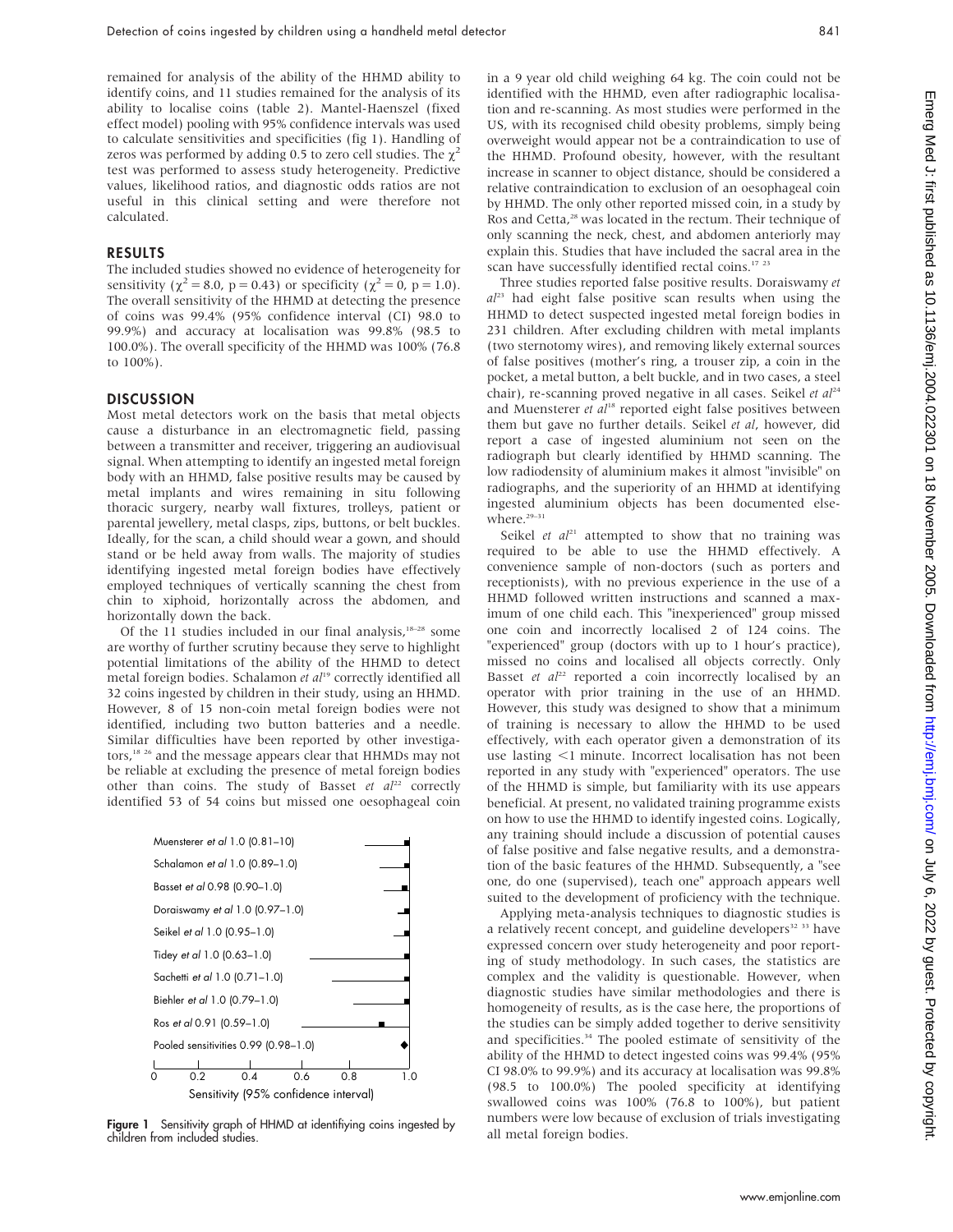| <b>Authors</b>       | Coins<br>correctly<br>identified | Coins<br>"missed" | Coins<br>correctly<br>localised<br>to chest or<br>abdomen | Coins<br>incorrectly<br>localised to<br>chest or<br>abdomen | <b>MFBs</b><br>correctly<br>excluded | False<br>positives<br>for an<br>ingested<br><b>MFB</b> |
|----------------------|----------------------------------|-------------------|-----------------------------------------------------------|-------------------------------------------------------------|--------------------------------------|--------------------------------------------------------|
| Muensterer OJ et al  | 25                               |                   | 25                                                        |                                                             | 22                                   | $\overline{2}$                                         |
| Schalamon J et al    | 32                               |                   | 32                                                        |                                                             |                                      | 0                                                      |
| Bassett KE et al     | 53                               |                   | 81                                                        |                                                             | $8*$                                 | $\Omega$                                               |
| Doraiswamy NV et al  | 146                              |                   | 138                                                       |                                                             | 48                                   | 8                                                      |
| Seikel K et al       | 50                               |                   | $50+$                                                     | 0†                                                          |                                      | 6                                                      |
| Tidey B <i>et al</i> | 8                                |                   | 8                                                         |                                                             |                                      | 0                                                      |
| Sachetti A et al     | 11                               |                   | 11                                                        |                                                             |                                      | 0                                                      |
| Biehler JL et al     | 16                               |                   | 27                                                        |                                                             | $3*$                                 | 0                                                      |
| Ros S et al          | 10                               |                   | 10                                                        |                                                             | $3*$                                 |                                                        |
| Gooden E et al       |                                  |                   |                                                           |                                                             |                                      |                                                        |
| Younger R et al      |                                  |                   | 26                                                        |                                                             |                                      |                                                        |
| Total                | 351                              | 2                 | 417                                                       |                                                             | $101(14^*)$                          | 16                                                     |

Table 2 Extracted data from included studies examining the ability of the handheld metal

Statistics can complicate even the most straightforward of matters. Quite simply, of 351 children with radiographically identified coins, only two were not identified by the HHMD, with plausible explanations offered for both. Only one of 417 coins identified was incorrectly localised, by an operator with ,1 minute of instruction. Of contacted authors who continue to use the HHMD, none could provide new data because they no longer perform confirmatory radiographs on patients with negative scans or those with positive scans below the epigastrium. Combined, these authors<sup>18 22 23 26</sup> represent a period of over 20 years of HHMD investigation of coin ingestion by children in the emergency department. None could recall a complication from a missed coin. Although anecdotal, complications from ingested coins missed by the HHMD must be rare, and have not yet been reported.

Children with coins located at the level of the xiphisternum should have confirmatory radiographs to exclude impaction at the gastro-oesophageal junction, whereas children with coins localised below the xiphisternum can forego radiographic investigation. Accurate localisation of coins to the abdomen is important because such cases can be managed conservatively. We could find only one report of a coin below the diaphragm that required surgical intervention.<sup>35</sup> The patient was a 22 year old woman who had ingested an American "penny" 3 weeks earlier. The coin had caused a local reaction in the area of the ileocaecal valve and the resulting 10 cm inflammatory mass had precipitated small bowel obstruction. The reaction was thought to be a consequence of the corrosive effect of gastric acid on this particular coin, the composition of which is 97.5% zinc.

Currently, advice given to parents of children with ingested coins is not standardised. Particularly with infants, they may be advised to examine each stool for the coin. The study of Schalamon et  $al^{19}$  is interesting in this respect. Despite parents of children with proven abdominal coins claiming that every stool was examined for a coin and none found, six of 12 children who returned a week later no longer had radiological evidence of coin presence. The practice of examining stools is messy and unreliable, and may raise anxiety levels when the coin is not seen to pass. As intervention would only be considered in symptomatic patients, advising parents to return if the coin has not passed in a week or two appears futile. There is no cutoff period after which management would change. Therefore, parents should be advised to return only if the child becomes symptomatic (abdominal pain, vomiting, or rectal bleeding).

This review has potential limitations. It is possible that all relevant studies have not been found. The number and range of journals in which similar studies could be published in is vast. Logistically, only the journals considered most likely to yield relevant papers were hand searched. Diagnostic studies are considered more prone to publication bias than randomised controlled trials<sup>36</sup> and, despite contacting experts, it is possible that negative studies remain unidentified. Of the studies that were included, most documented that consecutive patients were enrolled but few documented the number of eligible children not enrolled, raising the possibility of selection bias. Finally, the ability to detect a coin may be dependent upon the device chosen or the composition of the coin. However, sensitivities of 100% were found with a variety of HHMD models, and no difficulties were found with identification of US, UK, or European coins.

In line with most electrical items, the cost of HHMDs has reduced over the years. Schalamon et  $al^{19}$  demonstrated a sensitivity of coin identification of 100% with an HHMD purchased for  $\epsilon$ 15 in a tool shop (2004) while the Garrett Super-Scanner<sup>®</sup>, used in most studies,<sup>20 22 24 26 28</sup> is available on the internet for \$149 (£87) at the time of writing. Running costs are dependent only on battery costs. Departmental variation and recent conversion to PACS makes costing of radiographs difficult. Figures of £22, £26, and £30 for lateral neck, chest, and abdominal radiographs, respectively, have been quoted in the literature.<sup>23 37</sup> Thus, it would take only four cases (based on the cost of a single radiograph) of ingested coins excluded by a HHMD to cover the initial cost of the device, with all subsequent negative scans or scans localising coins to the abdomen representing direct savings. Few UK studies have documented the incidence of children presenting to the emergency department with suspected coin ingestion. Doraiswamy et  $al^{23}$  noted 124 in 18 months in Glasgow. By comparison, Tidey et  $al^{25}$  noted only 13 in 1 year in Brighton, but acknowledged that the majority would have been seen at the local children's hospital.

The benefit of reduced patient time spent in the department for those foregoing radiological investigation will be obvious not only to the child and parents, but to all facing the current 4 hour target.<sup>38</sup> Others may identify a reduction in the number of children exposed to potentially harmful ionising radiation as the main advantage of the HHMD. A telephone and internet survey of UK emergency consultants conducted by us in October 2004 revealed that of the 50 departments sampled, only five possessed a metal detector (unpublished data). The commonest reasons given for not using a HHMD were cost and doubt over its accuracy. This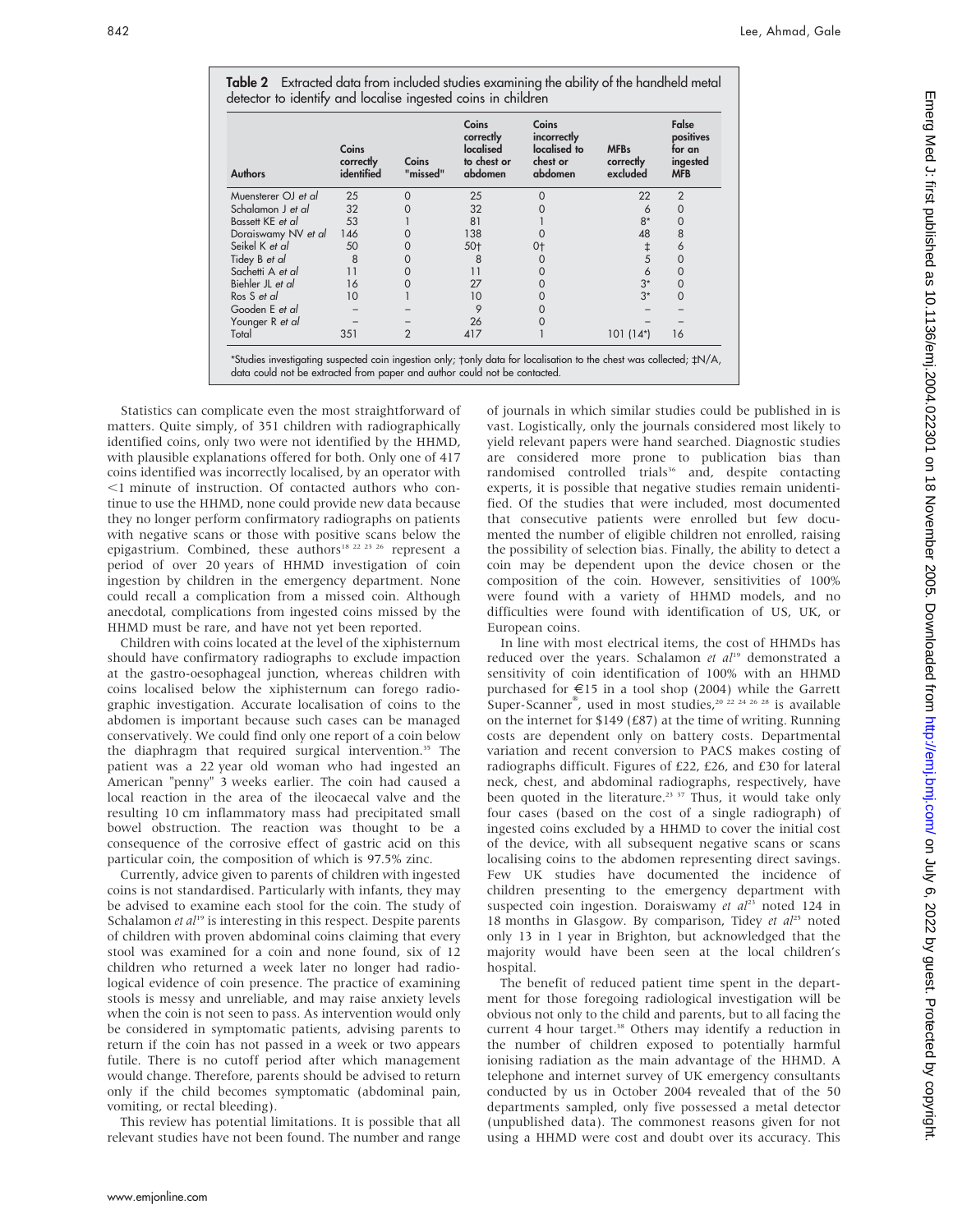

Figure 2 Algorithm for the investigation of children with suspected coin ingestion.

view may have been based upon the historically higher costs of the HHMD and wide confidence intervals around sensitivity values published in small studies. Evidence has now been presented to challenge both points.

In fig 2, we present a proposed algorithm for the investigation of a child with a suspected ingested coin.

### **CONCLUSION**

The HHMD is accurate, radiation free, and cost effective at identifying and localising coins ingested by children. The use of a HHMD by all UK emergency departments is overdue. Personnel who operate the device should have a

demonstration and practice session before use, and be alerted to possible causes of false negative and false positive results.

#### ACKNOWLEDGEMENTS

We would like to thank O J Muensterer, N V Doraiswamy, A Sacchetti, and K Bassett for replying to requests for data clarification, and to all responding experts for information regarding ongoing studies.

#### Authors' affiliations .....................

J B Lee, S Ahmad, Leeds General Infirmary, Leeds, UK C P Gale, Pinderfields General Hospital, UK

Competing interests: none declared